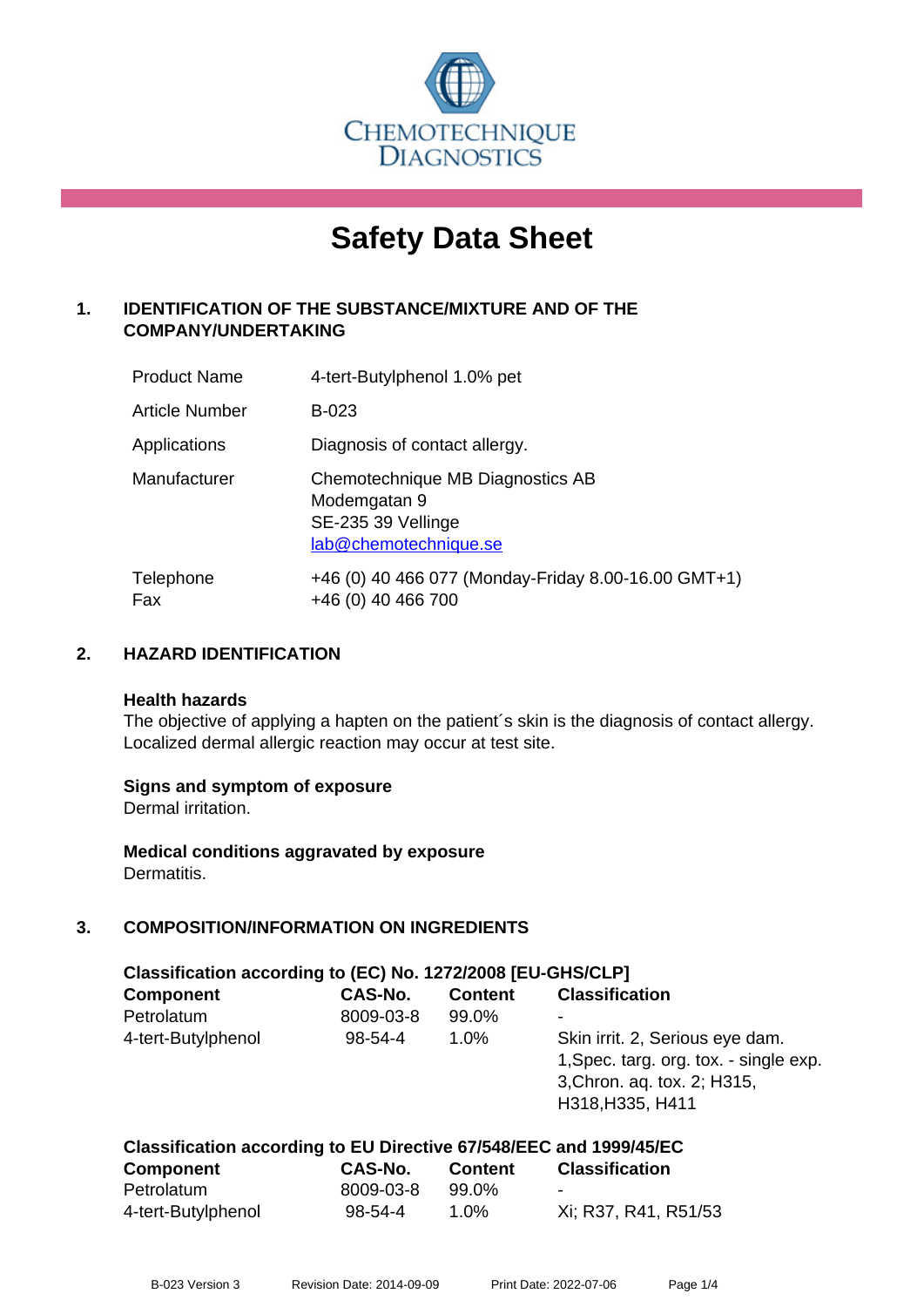#### **4. FIRST AID MEASURES**

**Emergency and first aid procedures**

Obtain medical attention.

#### **5. FIRE-FIGHTING MEASURES\***

#### **Suitable extinguish media**

CO2, powder or water spray. Fight larger fires with water spray or alcohol resistant foam.

# **For safety reasons unsuitable extinguishing agents**

Water with full jet.

# **Special protective equipment for fire-fighters** Wear self-contained respiratory protective device. Wear fully protective suit.

\*Data is shown for petrolatum only

### **6. ACCIDENTAL RELEASES MEASURES**

**Steps to be taken if material is released or spilled** Contain and place in a closed container.

# **7. HANDLING AND STORAGE**

**Precautions to be taken in handling and storage** Store dark at 5-8°C. Avoid extended exposure to light. FOR EXTERNAL USE ONLY.

# **8. EXPOSURE CONTROLS/PERSONAL PROTECTION**

**Respiratory protection** Not required.

**Ventilation** Local exhaust.

**Protective gloves** Disposal gloves.

# **Eye protection**

Not required with normal use.

#### **Work/Hygienic practices**

Wash hands after each use.

#### **9. PHYSICAL AND CHEMICAL PROPERTIES**

Odour **Odourless** 

Appearance Ivory White Semi-solid

Melting point\* 50-55° C

Boiling point\* No data available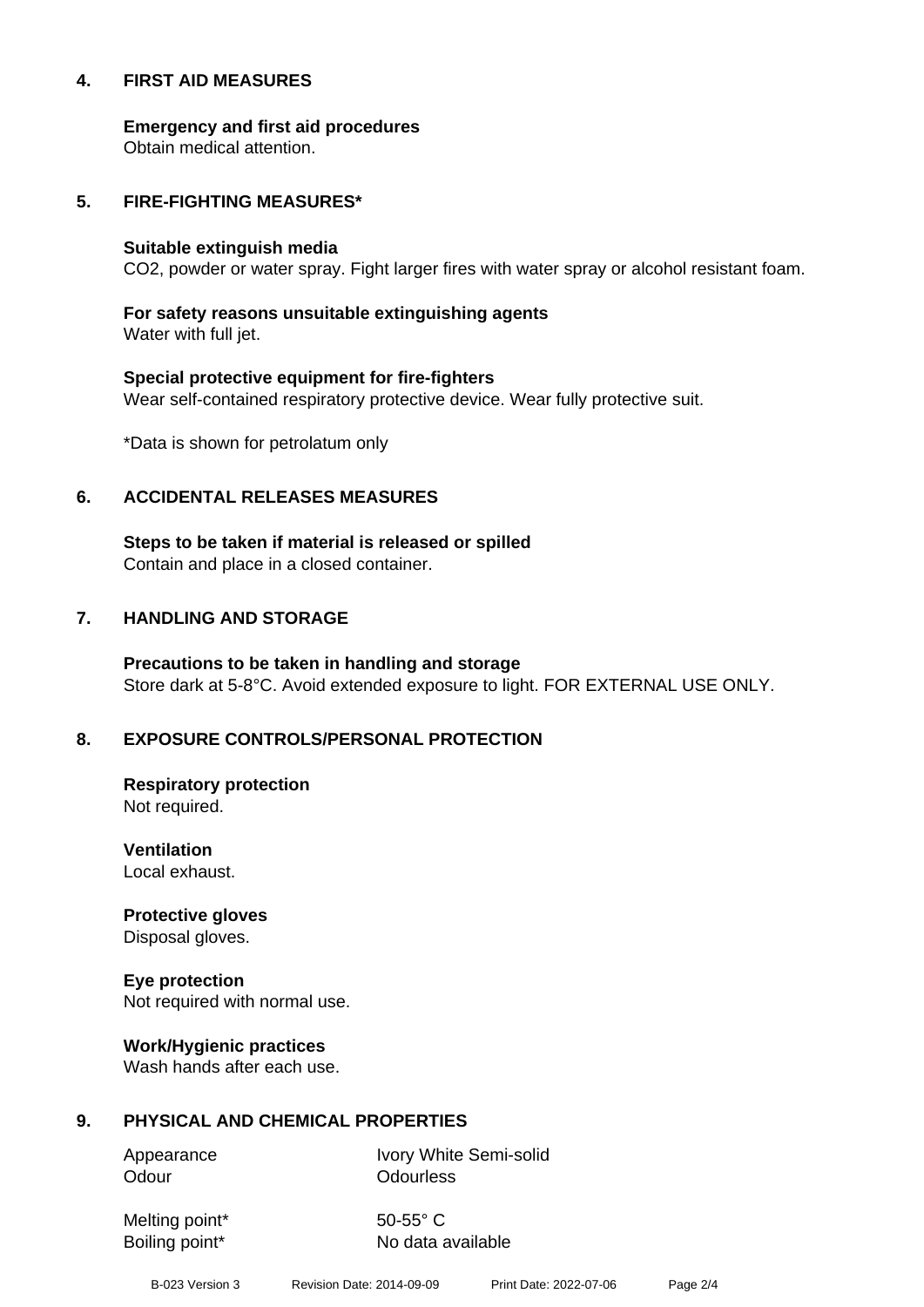Flash point\* >100°C Density\* No data available. Solubility in/Miscibility with Water\*

Self ignition\* Product does not self ignite. Danger of explosion\* Product does not present an explosion hazard. Insoluble

\*Data is shown for petrolatum only

# **10. STABILITY AND REACTIVITY**

#### **Incompability**

May react with strong oxidizing agents.

#### **Stability**

Stable at recommended storage conditions.

#### **Hazardous byproducts**

Combustion may generate CO, CO2 and other oxides.

#### **Hazardous polymerization**

Will not occur.

#### **11. TOXICOLOGICAL INFORMATION**

No data available.

#### **12. ECOLOGICAL INFORMATION**

No data available.

#### **13. DISPOSAL CONSIDERATIONS**

#### **Waste disposal method**

Comply with federal, state/provincial and local regulation.

#### **14. TRANSPORT INFORMATION**

Not dangerous goods.

#### **15. REGULATORY INFORMATION**

The classification is according to the latest editions of the EU lists, and extended by company and literature data.

#### **16. OTHER INFORMATION**

#### **Text of H-statements and R-phrases mentioned in Section 3**

| Skin irrit, 2<br>Serious eye dam. 1<br>Spec. targ. org. tox. - single exp. 3 |                           | Skin irritation (Category 2)<br>Serious eye damage (Category 1)<br>Specific target organ toxicity - single |          |
|------------------------------------------------------------------------------|---------------------------|------------------------------------------------------------------------------------------------------------|----------|
| B-023 Version 3                                                              | Revision Date: 2014-09-09 | Print Date: 2022-07-06                                                                                     | Page 3/4 |